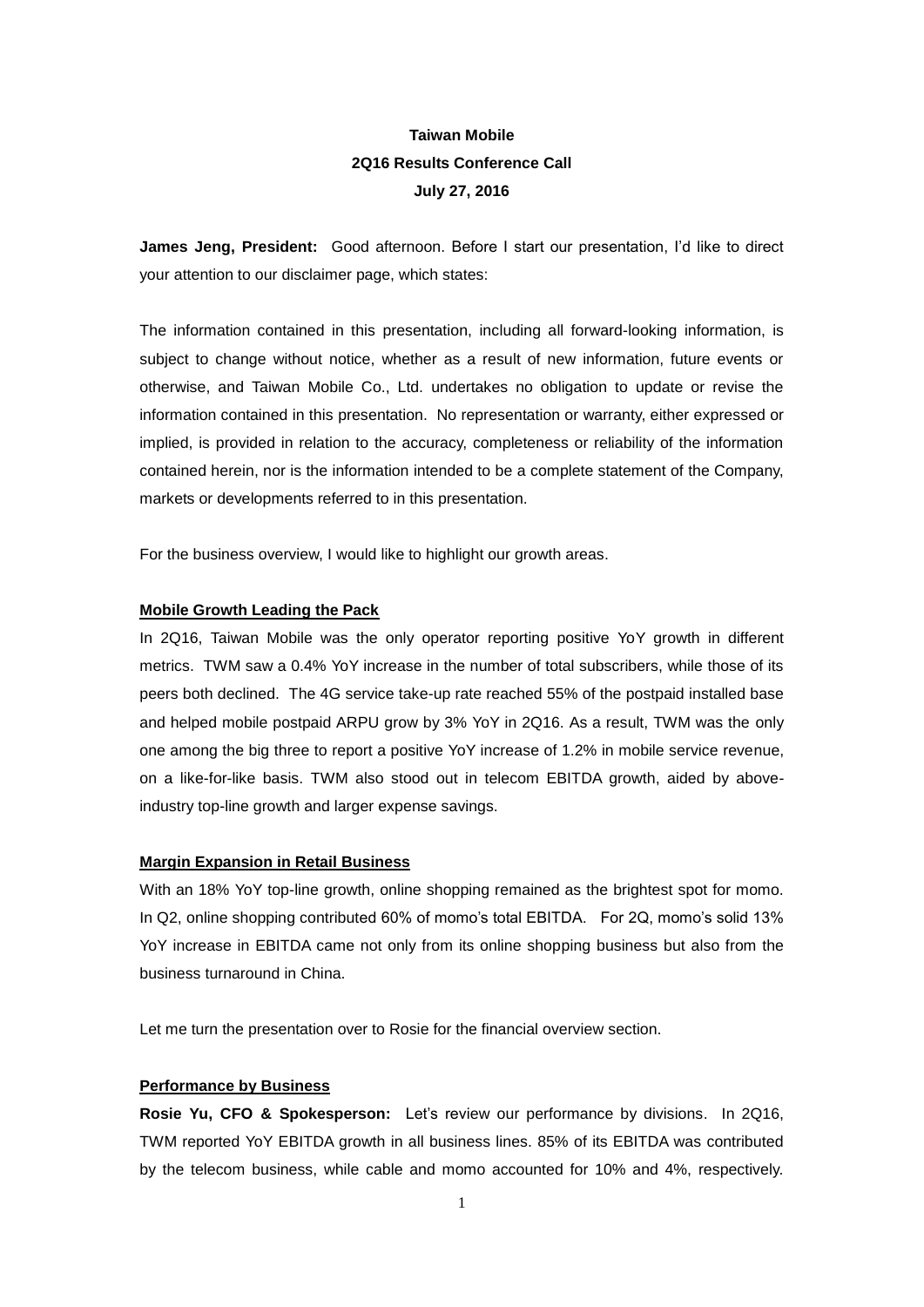Telecom EBITDA increased 5% YoY, credited to decreasing handset subsidies. Despite competition from new entrants, total revenue and EBITDA in the cable business both managed to show positive YoY growth, aided by rising revenues from cable broadband, content agency and digital TV services. momo's growth in revenue and EBITDA were already elaborated on previous slide by James.

### **Results Summary**

In 2Q16, TWM delivered solid financial results with net income increasing by 4% YoY, the only operator showing positive earnings growth in the industry.

In terms of 2Q16 guidance achievement rate, consolidated revenue slightly missed our forecast for the quarter mainly due to lower-than-expected handset sales. However, our EBITDA and net profit benefited from fewer-than-expected handset subsidies and interest expenses. Therefore, we managed to beat our EBITDA and EPS targets by 5% and 13% in 2Q16, respectively.

Year to June, our consolidated EBITDA was up by 8% from a year ago, credited to operating leverage. In addition, 1H16 EPS accumulated to NT\$2.9 and reached 56% of our full-year target.

This slide provides revenue and EBITDA breakdown by products for your reference.

# **Balance Sheet Analysis**

Let's turn to the balance sheet analysis. Following AGM's approval of NT\$15.2bn dividend distribution, our current liabilities increased accordingly from 1Q, while shareholders equity reduced by the same amount in 2Q16. This resulted in a QoQ drop in current ratio while ROE further rose sequentially to 31% in 2Q16. In 2Q16, our net debt to EBITDA dropped to a low of 1.29x, arising from continuous debt repayments. Additionally, we also increased the portion of long-term borrowings to 65% in the quarter, up from 43% a year ago.

#### **Cash Flow Analysis**

Despite higher cash earnings, 2Q16 operating cash inflows decreased sequentially due to the payment of the 2015 corporate income tax and more handset payments. Compared to a year ago, 2Q16 operating cash inflows were larger on the back of higher earnings.

We note that investing cash outflow in 2Q decreased both QoQ and YoY because of continuous declines in mobile capex, which has been providing a positive boost to our free cash flow.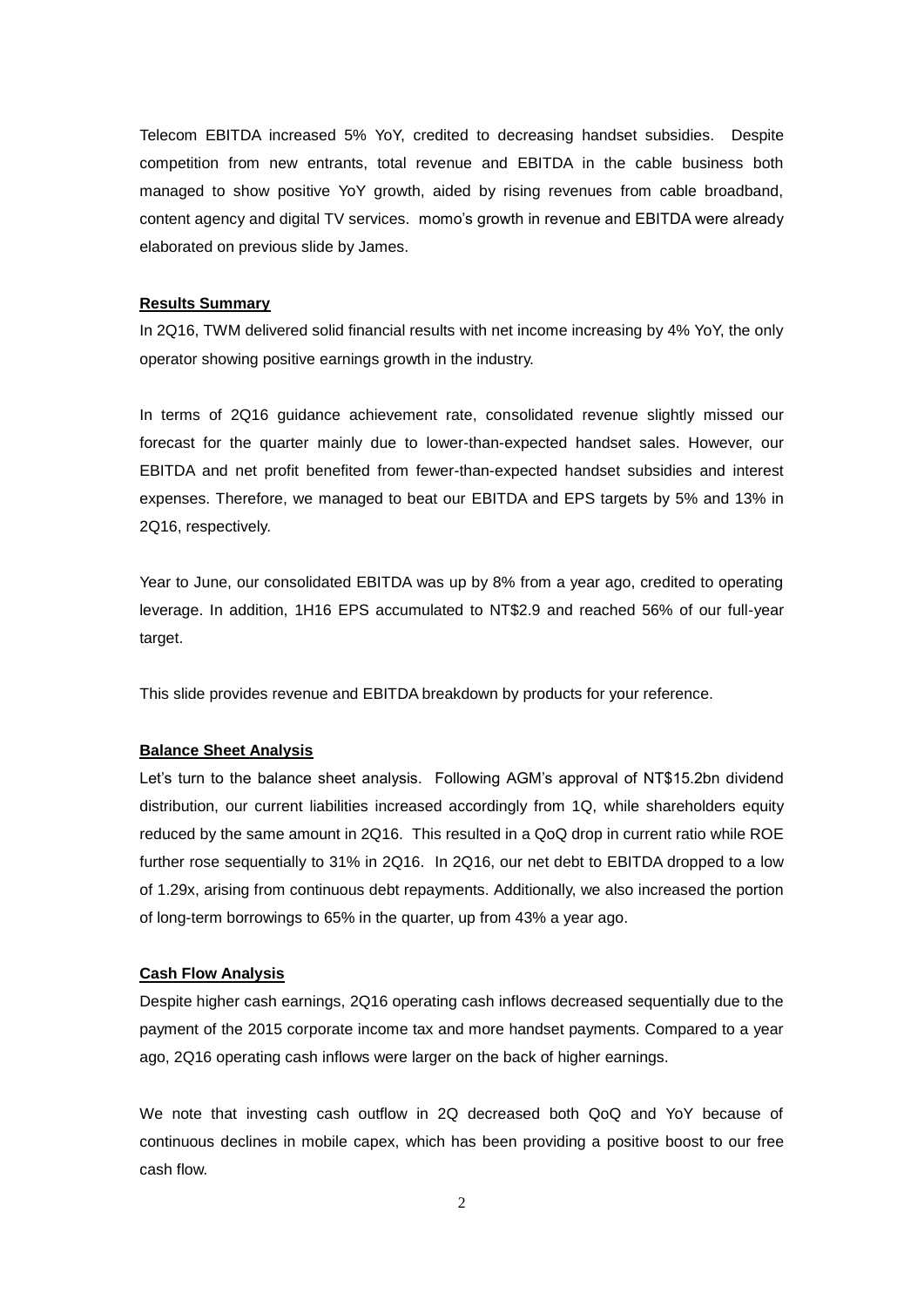On the financing front, apart from paying NT\$0.54bn in dividends to momo's minority shareholders, we further reduced our bank borrowings by NT\$3.73bn in the quarter. This is compared to the NT\$1.72bn debt repayment and NT\$0.67bn in dividends to momo's minority shareholders a year ago. FCF netted NT\$10.83bn in 1H16, translating into an annualized FCF yield of 7%.

Let me turn the presentation back to James for the event updates.

### **Event Update**

This page lists the awards and recognition we've received in the second quarter of 2016 for your reference.

# **Key Message**

To wrap up our presentation, this slide summarizes the key message that we would like to deliver:

The big three's rational moves regarding the 4G rate plans and contained handset subsidies set the tone for a healthier growth path for the industry. Taiwan Mobile will continue to create shareholder value through discipline in both mobile spectrum investments and handset subsidies.

Now I would like to open the floor for the Q&A section.

# **Q & A**

**Peter Milliken, Deutsche Bank:** *You were quite disciplined on the subsidy side, why did you still manage to beat the market in terms of subscriber growth?*

*Although you have done relatively well, profits are quite sluggish for the sector. Do you think there is something we can look forward to driving growth ahead? And if that is the price increase, when can you expect to see that come through in terms of results?* 

**James:** This is a saturated market and the net subscriber increase, especially in postpaid, remained flat. However, I think where Taiwan Mobile outperforms its peers is churn reduction. In the 2Q. I believe we had a lower churn rate compared to our peers.

Rosie: On your 2<sup>nd</sup> question, we think the price increase or the benign competitiveness landscape gave us some room to pave the way for steady or more optimistic growth down the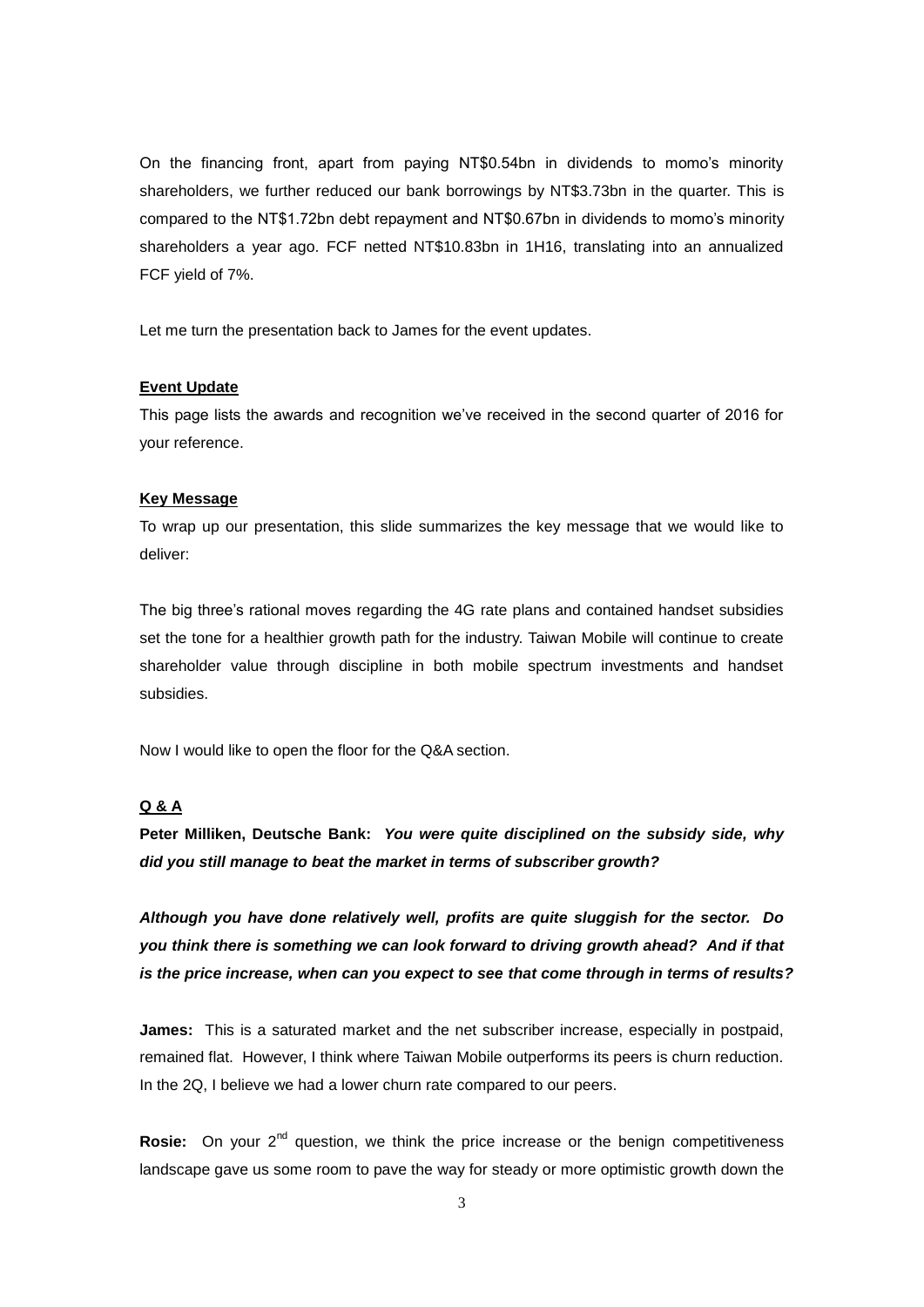road. But it will take time for the growth to be seen. As you know, CHT raised the threshold for the unlimited rate plans. So, we now see very good momentum for the higher priced rate plans. We think the momentum will continue into this quarter as well. James may elaborate on this for you. In this month, we actually have seen some momentum picking up, but we think it will take time. As you know, the rate plans are paid monthly, so even for the higher plans to be reflective on the books, it will take a couple of months for you to see it.

**James:** In June, of those subscribers signing up for a new rate plan, 36% chose \$1,399 unlimited rate plan or higher. And, if we expand that range to include \$1,000 or higher, it would be 45%. Thus, in terms of acquisition quality, it's been quite good. So, hopefully this will be reflective in the coming few months in terms of mobile service revenue growth.

**Peter:** *One question. momo has been doing pretty well. Can you provide a bit of color on the online shopping market in Taiwan in terms of industry volume growth or competition?*

**James:** Right now, in the online shipping business, momo has already reached 2<sup>nd</sup> place, only behind PCHome. So, the momentum is good. And, by the end of the year, we should be able to open the logistics center in Taoyuan, which should enhance our competitive capabilities. Thus, given that 3Q is traditionally a hot season, I expect momo to perform even better.

**JinJin Wang, UBS:** *You mentioned that the churn rate has been very good in 2Q. What is the underlying reason? Is that related to any specific marketing strategy or practices?*

*Can you provide more color on the upcoming spectrum auction next year in terms of the timeline, is it likely in 1H or 2H? I know it's difficult to gauge right now, but what's your sense of the potential spending? Is it going to be like the one in 2013 or more rational like in 2015?*

*Is there a chance that the big 3 can totally remove the unlimited 4G data offering in the future?*

**James:** In terms of churn rate, for Taiwan Mobile, it dropped to a historical low in 2Q. And there are two reasons for this. First is the network quality in terms of speed and coverage. Being on the 700 frequency band, we take advantage of good coverage as well as indoor penetration. Thus, that helps a lot in terms of 4G service quality. Secondly, the customer acquisition quality has improved quite a lot. In 1Q, our competitors offered NT\$499 tariff plan and we put a lot of subsidy into that, but the acquisition quality was not good. However, when we resumed the NT\$1,399 plan, the quality of the acquisition improved quite significantly and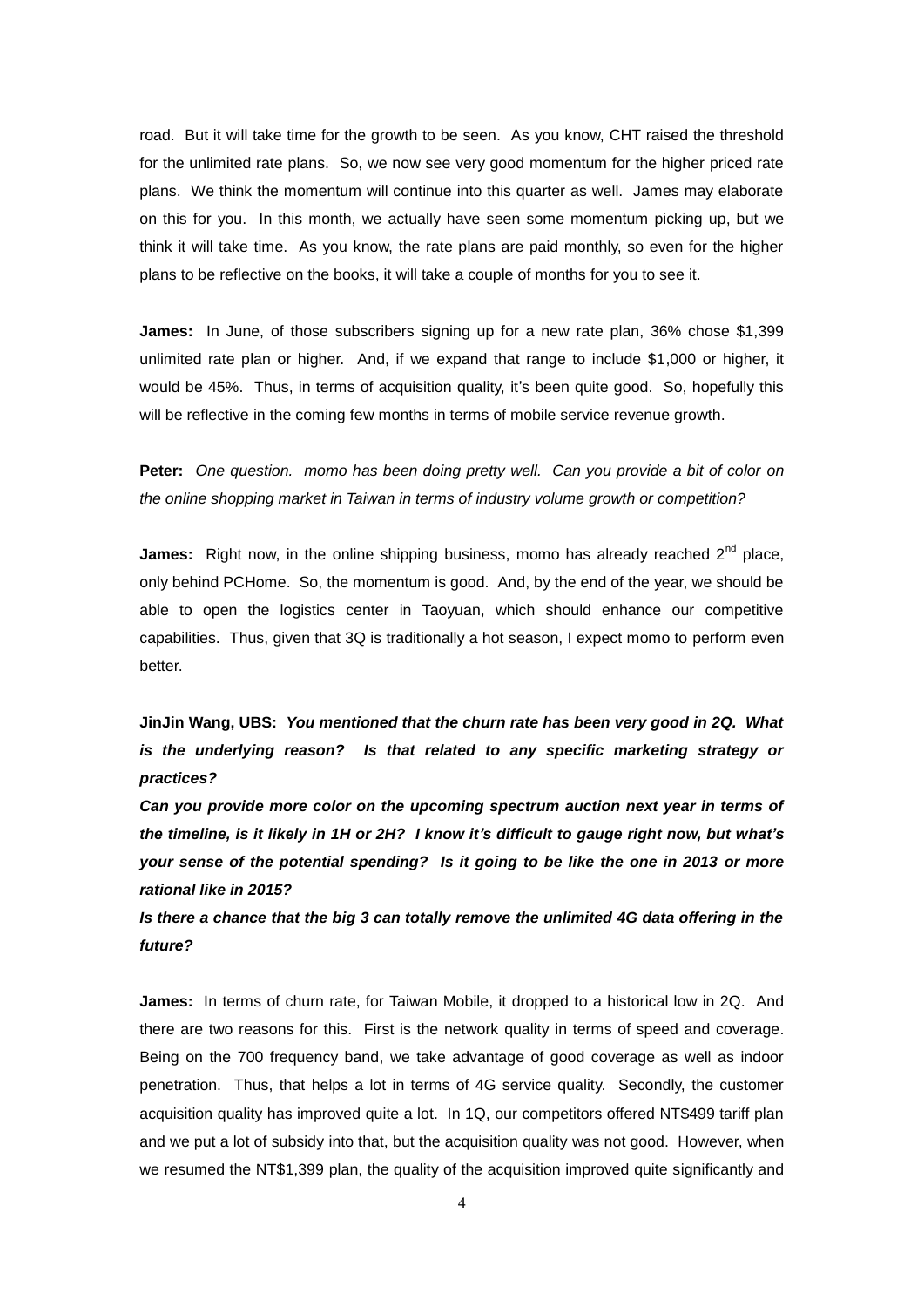I expect that will continue in 3Q.

Regarding the upcoming auction of the 2.1GHz spectrum, 2.1GHz still carries a lot of 3G customers, so it's very important. Even though we have 4G in place now, I would say 3G will remain for quite a while because VoLTE is still not very popular in the market and, thus, is not currently a practical replacement for voice circuit fallback to 3G. So, Taiwan Mobile will definitely pursue this spectrum.

Regarding the  $3<sup>rd</sup>$  question, I don't think the unlimited rate plans will go away entirely in the near future. One of the main reasons is that customers' data consumption, which we have been monitoring for months, remains growing slightly. In addition, with the two smaller players' aggressive rate plans, I don't think the unlimited plans will be removed anytime soon.

**Livia Wu, Yuanta:** *You mentioned that EBITDA margin increased YoY because of lower subscriber acquisition cost. Is it because of higher mix of low-end handset sales and lower mix of high-end sales that leads to a lower total handset subsidy?* 

## *Do you have a separate figure for depreciation and amortization cost for 2Q?*

**James:** In terms of the 1<sup>st</sup> question regarding the EBITDA improvement, while service revenue remained, the handset subsidy was reduced mainly due to the average sales price of the handsets dropping quite significantly.

**Rosie:** The 2Q depreciation was NT\$2.7bn and amortization is close to NT\$0.8bn.

**Livia:** *You mentioned in 2Q the customer mix of the NT\$1,399 rate plan and above was 40%. How does that number compared to the previous quarter's or last year's?*

**James:** I don't have last year's figure with me, but the trend is quite good and going up.

**Richard Chen, AIA:** *Last month, there was news regarding Taiwan Mobile having oversea investment regarding Indonesia and India.* 

**Rosie:** No, no, we have made a clarification already. Please go to our website to see our clarification. It's been clarified a while ago.

**Richard:** *Do you have strategy to focus on the early bird 4G users whose contracts will be expiring soon?*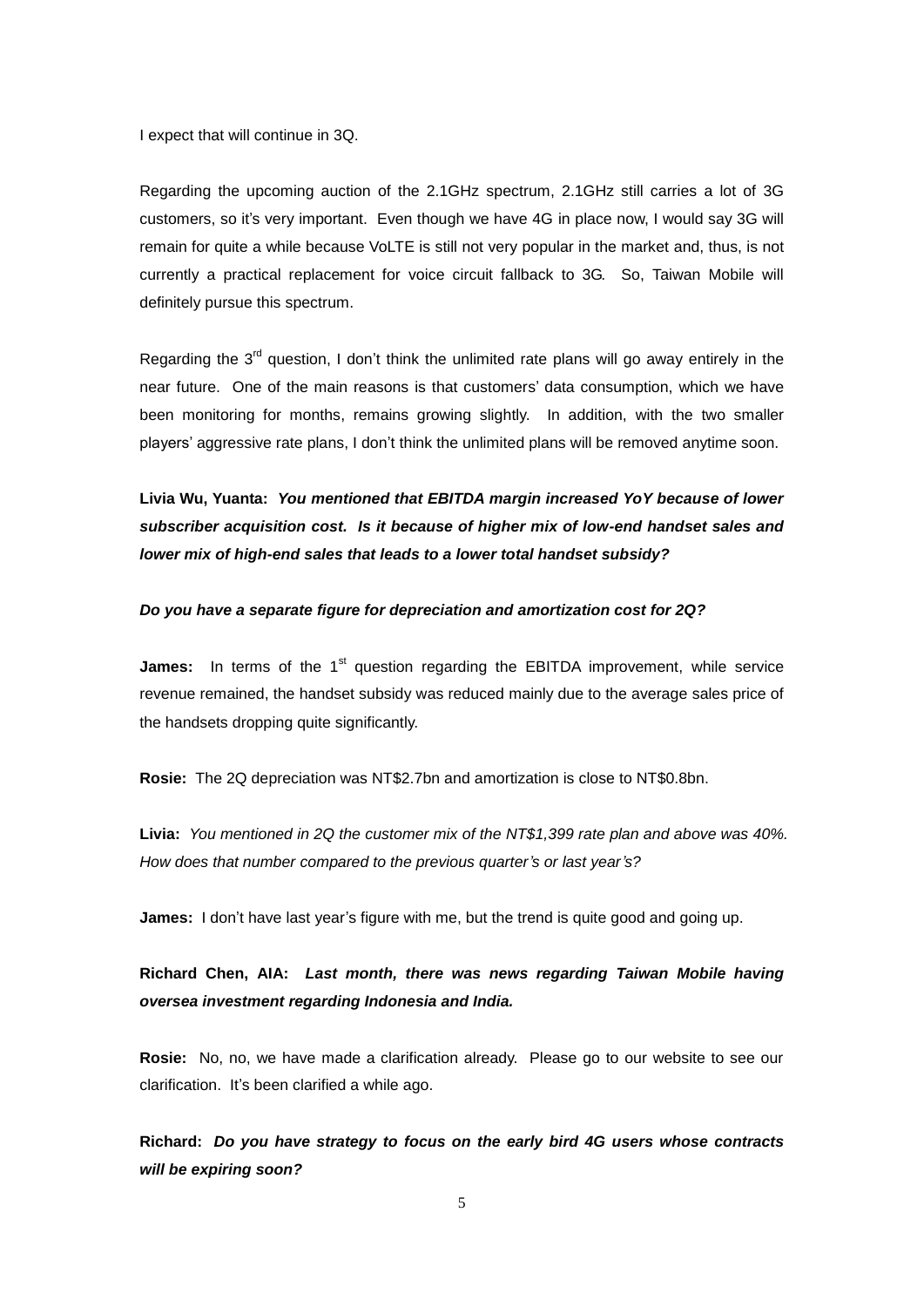# *Also, this year your capex is much lower compared to last year's level. If we exclude the next round of auction, how do you compare next year's capex to this year's?*

**James:** With regards to the early bird 4G subscribers, we typically start a retention plan six months before their contracts expire. And the results have been pretty good as you can see from the low churn rate.

In terms of the capex, this year is low since we didn't have 2.6GHz spectrum to deploy and I expect the capex for next year to be low as well, especially compared to our peers, because most of the deployment for the 700 and 1800 frequency bands has already been done. We have already done a lot to increase the number of base stations and to enhance network coverage this year and the previous year. So, next year, I don't expect rising investment on the mobile network side.

**In Young Chung, Goldman Sachs:** *How has your 4G monthly data consumption changed since the new tariff adoption? I know you previously mentioned it was 10GB per month per 4G user and how is that trending after the new tariff.*

*You mentioned the rising competition in cable TV sector, and we noticed that the ARPU or the overall revenue trend on the pay TV side is not so exciting. Can you give us an update on what's happening in the market? And how much of a threat do you think the new competitors can be in the near term?*

*It was useful that you shared the subsidy trend in the 1Q. I remember you said the overall subsidy fell 30% YoY in 1Q. How has that magnitude change in the 2Q and what do you think the overall trend is going to be toward the end of year? And how much savings can we expect from the subsidy side into next year?*

*Do you expect any changes in the regulations of pay TV given the new Presidential administration?*

**James:** For the 4G subscriber, the average consumption reached 13GB per month per sub. And it has been in this range for the past six months. So, as I have said, the consumption is reaching a saturation point.

For cable TV, due to a lot of new entrants who are offering disruptive pricing, their presence has affected the market. However, those new entrants, in my opinion, are not strong enough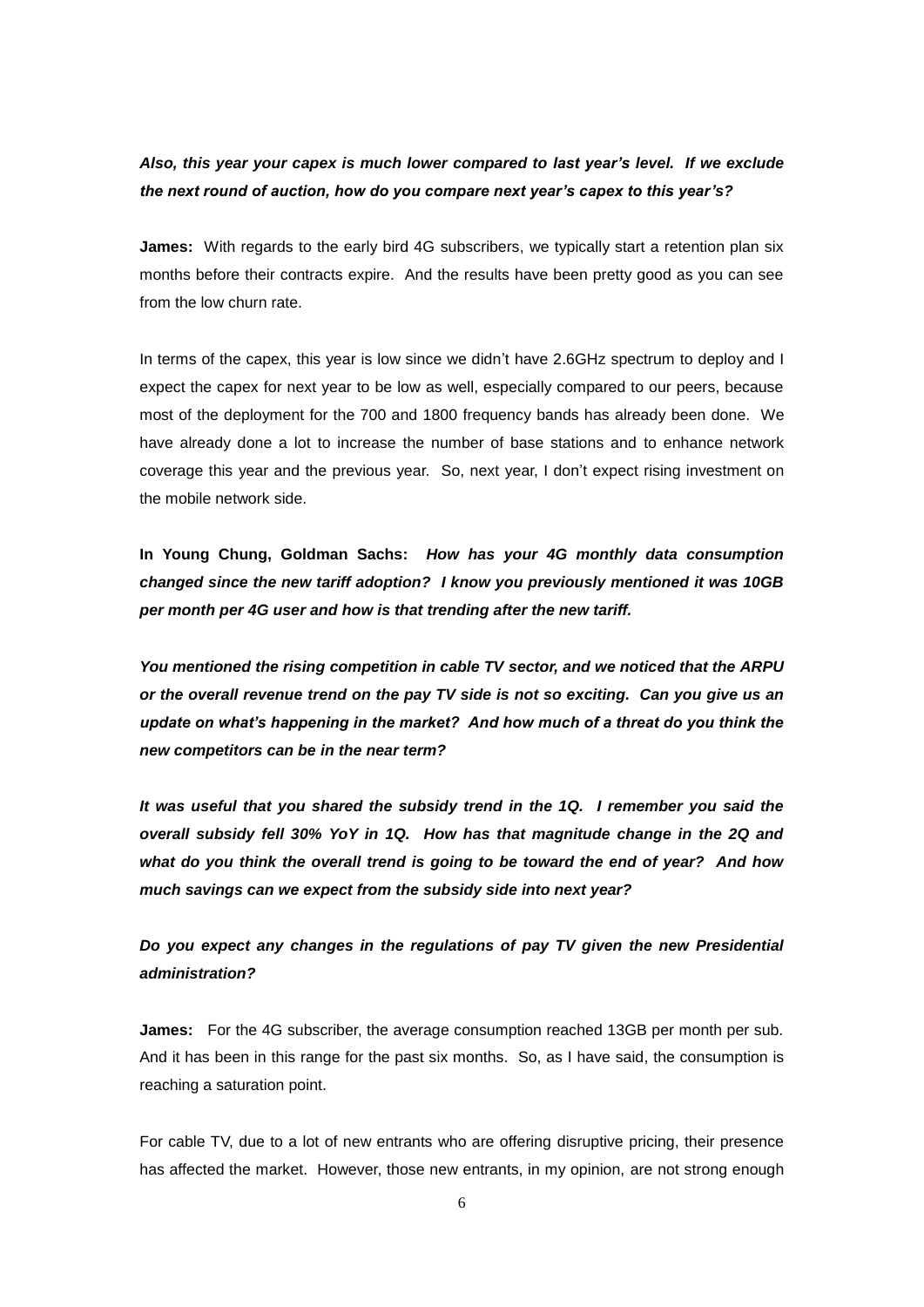financially to sustain for long. The competition is rather keen at this stage, but I would say the competition will come to an end by the end of this year because the financial situations for those new entrants are quite bad. The government requires the new entrants to deploy digital cable TV network. With disruptive pricing, i.e., 1/3 of the regular price, and subsidizing customers with free set-top boxes, their financials won't sustain for a long time. So, I can foresee the new entrants facing a very difficult financial problem.

Regarding handset subsidy, the trend for the high-end handsets is not very optimistic for the coming year. Even though the iPhone 7 is scheduled to come out, I've been told that it won't be a significant change in terms of features. Thus, I can foresee the trend of lower handset subsidy will continue, at least, in 3Q before the iPhone comes out.

Regarding potential new cable TV regulations proposed by the new government, it's hard to say right now because it's only been two months since the new government took office. But, in my opinion, I don't foresee any regulations to be lifted or relaxed. So, it will probably be the same as before.

**Jack Hsu, Sinopac:** *Any update regarding the C1 and C4 spectrum blocks dispute between TWM and FET?*

*What's the current percentage of customers who chose the 30-month rate plan and the percentage of those who chose the 24-month data rate plan?*

# *Has there been any major development in the enterprise market?*

**James:** Regarding the spectrum dispute, it's still ongoing so there isn't much I can say right now.

As to the percentage of customers choosing the 30-month plans, I don't have the percentages right now, but most of our customers prefer the 24-month plans.

With the enterprise sector, we have been reforming our enterprise business for the last one or two years. We have been trying to convert our offering of products into comprehensive solutions. And it has been going quite well. So, I expect the growth momentum for the enterprise business to continue in 2H.

**Varun Ahuja, Credit Suisse:** *On capex, given the 4G penetration, your subscriber base is increasing and the usage is pretty high (13-14GB/month), do you think you will soon*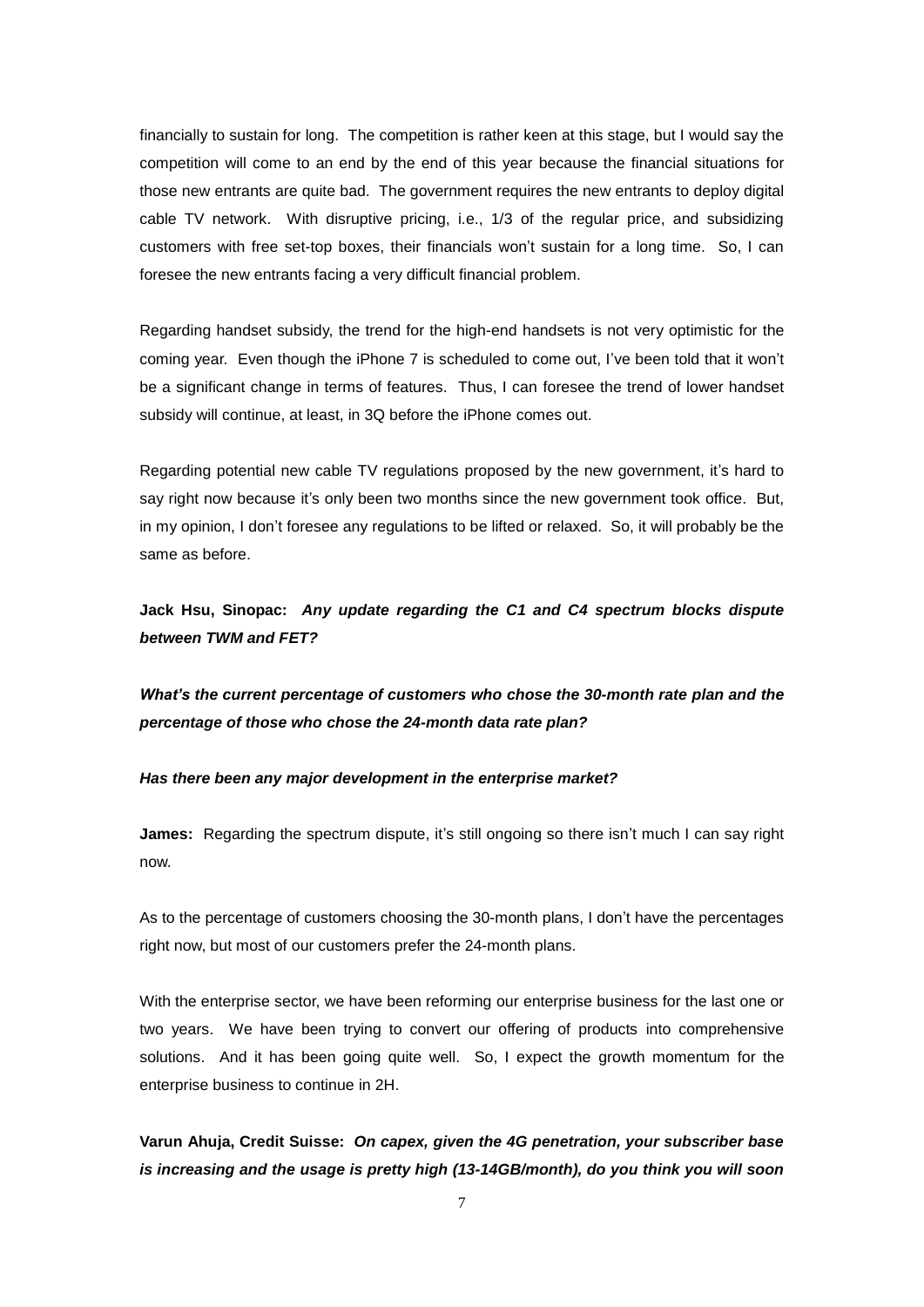reach a capacity constraint and thus would need to make more investments on the *network? Or do you think this kind of high usage is manageable for a long period of time?*

*The 36% of your new customers in June had NT\$1,399 plans. Are most of them recontracting customers? My understanding is that new customers you acquired will be at the lower end, because you have already got most of the high-end customers through 4G acquisition. And, going forward, given that most of the customers are coming from other plans, do you think these customers will move to NT\$1,399 or will they move to NT\$1,199 where you are still offering a generous 25GB of data? I just want to understand the psyche of the customers. Is the unlimited plan attractive to them?*

### *How much of that roaming revenue from APTG is helping your EBITDA and net profit?*

**James:** In terms of the network capacity of 4G, it is sufficient enough for the next two or three years. So, I don't see there's a need for further network capacity capex investment.

For the NT\$1,399, when I said acquisition, it means a new customer acquired, either from a competitor through number porting or as a pure new customer. It's not re-contracted.

Regarding the roaming question, since we have signed a NDA with APTG, we cannot disclose this information.

**JinJin Wang, UBS:** *You mentioned that, in your judgment, the new entrant risk in cable TV will not be sustainable and will come down by the end of the year. How is the new entrant risk in telecom? The consensus view seems like the two smaller operators, Taiwan Star and ATP, haven't been a big threat. Any chance the competition could pick up or do you think because of the lack of financial power, the two entrants cannot present a meaningful threat for the big three?*

*What is your timeline on 5G in Taiwan given that in China, commercial launch is said to be 2020? What is your normal range of capex-to-sales ratio, low teens or high single digits?*

**James:** In terms of the new entrants, my personal view is that, in a mature market, there are two very important factors needed in order to be successful. One is economies of scale. And the second is that the business has to be diversified or being able to find a special niche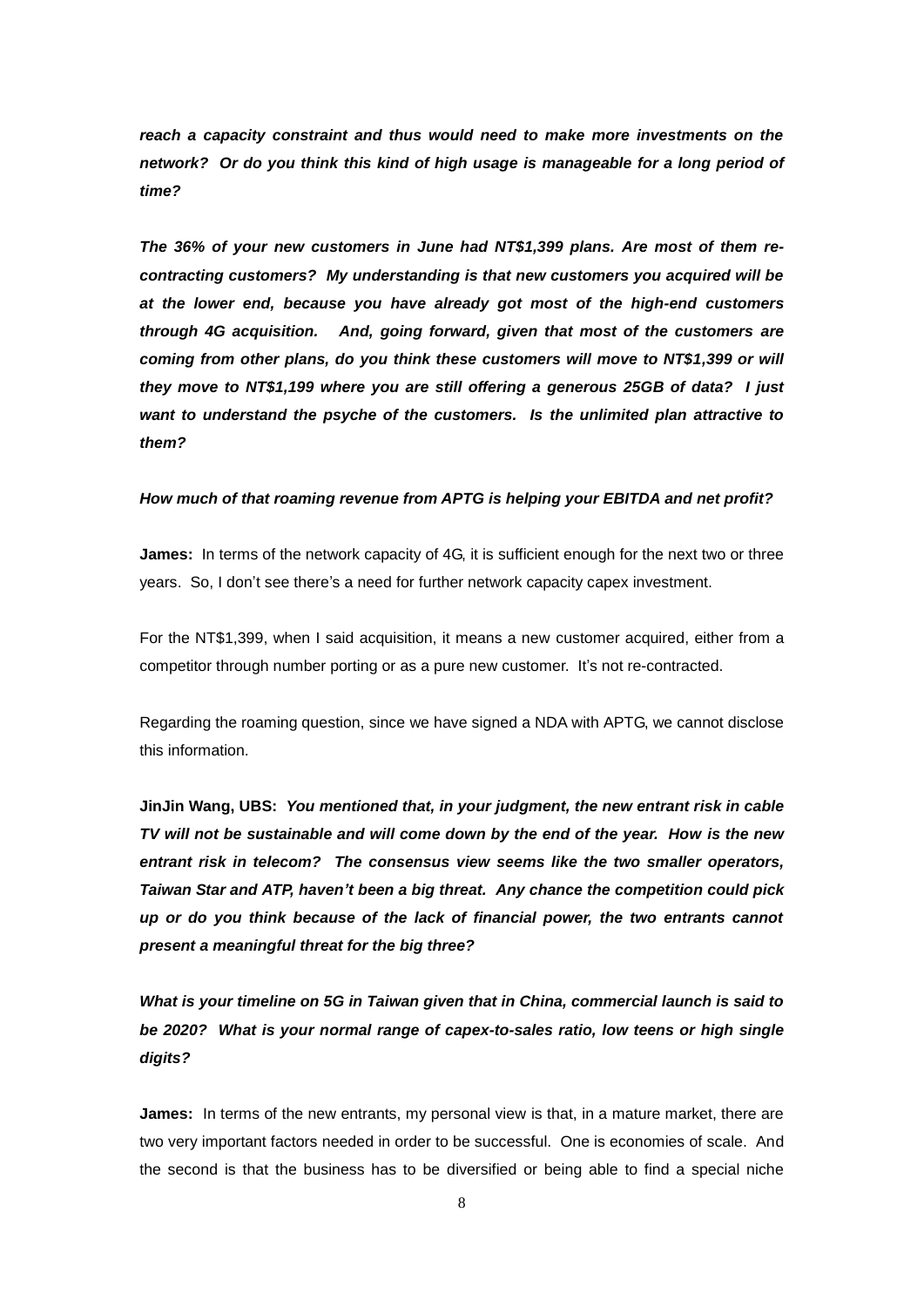market such as IoT or a new service they could market. If they just stay in the traditional core telecom business, the smaller players wouldn't have much chance to survive.

**JinJin:** *According to my own calculations, for the two smaller operators to turn profitable or reach breakeven, seems like they have to accumulate a market share of 15%. Would you agree with that calculation?*

**James:** I cannot comment on that. In response to your 2<sup>nd</sup> question, I think 5G is still in an early stage mainly because the 5G spec from 3GPP will not be finalized until June 2018. Before that, I don't see any equipment will be available for large-scale deployment. Right now, we've seen some telcos starting to try 5G, but those are not standardized 5G equipment. They were just for demonstration purposes. So, I agree with you, I think the commercial launch of 5G services will be 2020. Before that, I think it will be more of the experimental type of networks.

**JinJin:** *In your view, do you think the 5G capex will be a step up or a substantial increase as we saw in 2013 and 2014 or will it be a progressive capex increase?* 

**James:** I think the main purpose of 5G is machine-to-machine, mainly IoT. And that probably will not be a mass market in the early stages. Therefore, 3G and even 4G will sustain for another ten years because their main communication are man-to-man and man-to-machine. With machine-to-machine, there are so many alternatives like Narrowband IoT or LoRa (Long Range) Low-Power Network. And those kinds of service don't necessarily have to be provided by the operators. It can be any company. So, as for the machine-to-machine connection, for instance the autonomous car that requires a very short latency time, only that kind of service requires 5G. Otherwise, I don't see 5G being a mass market in the beginning stage. Thus, 3G for voice and 4G for data communication will be around for a while.

**JinJin:** *So, seems like 5G capex is going to be more progressive, so is it reasonable to assume that your capex-to-sales ratio in the medium to longer term, the range should be 12- 13%?*

**Rosie:** Actually, in 2Q, it has dropped to below 10%. In our management report, it has been disclosed. In the next two years, we don't think it will pick up. So, we think it will be on the decline and then maybe stabilize.

**In Young Chung, Goldman Sachs:** *Since it looks like your capex is going to be stable into next year and your subsidy continues to be quite stable as well, so the free cash*